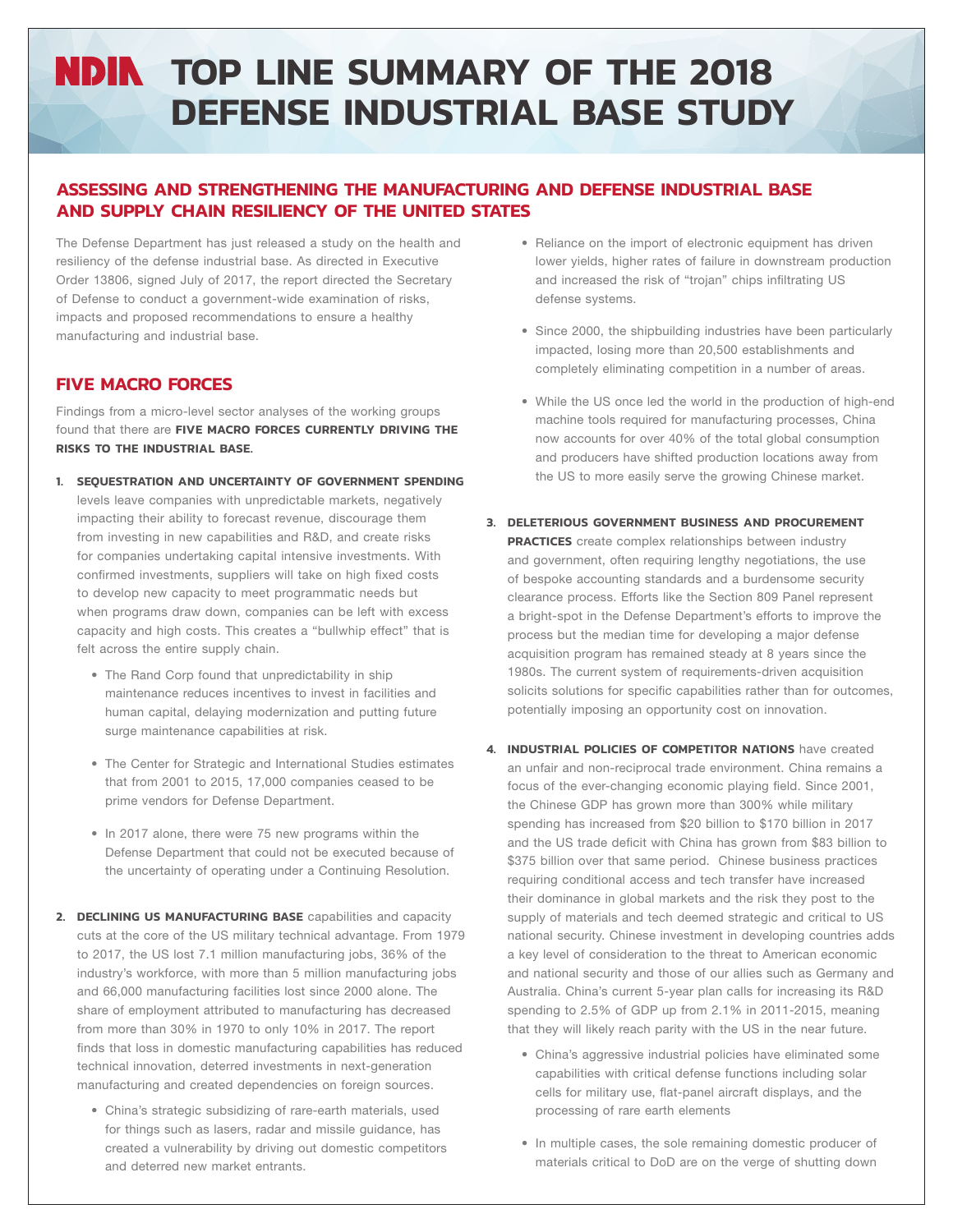their US factory and importing lower cost materials from the same foreign producer country that is forcing them out of domestic production.

- 90% of the world's printed circuit boards are printed in Asia, half being produced in China.
- China's cumulative foreign direct investment in the US since 2000 now exceeds \$100 billion
- **5. DIMINISHING US STEM AND TRADE SKILLS** damage the holistic and synergistic health of the defense ecosystem. From 2006 to 2016, STEM occupations experienced a 52% growth but the population of STEM-field workers age 35-44 decreased, endangering the knowledge transfer from older to mid-career workers.
	- The Manufacturing Institute and Deloitte did a study showing that Gen Y respondents (ages 19-33) ranked manufacturing as their least preferred career destination.
		- − 79% of executives surveyed stated it is moderate to extremely challenging to find candidates to pass initial screening or probationary periods.
	- While the US graduates the largest number of doctoral recipients of any country, 37% were given to temporary visa holders, 25% to Chinese nationals.

## **TEN RISK ARCHETYPES**

The report identified **TEN RISK ARCHETYPES THAT THREATENED THE MANUFACTURING AND DEFENSE INDUSTRIAL BASE.** Negative impacts of these archetypes include reduced investment in both new capital and R&D; concomitant reductions in the rates of modernization and technological innovation; a loss in suppliers and potential bottlenecks across the many tiers of the supply chain; and lower quality and higher prices resulting from reduced competition. At the production level, negative impacts of cost inefficiencies, deferred maintenance, reduced reliability and increased vulnerability to counterfeit components was also cited.

**1. SOLE SOURCE:** Only one supplier is able to provide the required capability resulting in reduced competition, lack of innovation, and potential of single points of failure in production.

Policy requirements require that all large caliber gun barrels must be manufactured at a single organic arsenal, resulting in a single production line for all these items (which currently does not have the capacity to meet current demands).

**2. SINGLE SOURCE:** Only one supplier is qualified to provide the required capability as oppose to a sole source where there is only one supplier in existence.

Examples of single source suppliers are prevalent in the Navy, where they rely on single source suppliers for a number of critical components and ammonium perchlorate (relied on for propulsion systems) which only has one domestic producer.

**3. FRAGILE SUPPLIER:** A specific supplier is financially challenged and/or distressed in the current market.

Examples include domestic textile suppliers able to meet the specific material requirements of defense-specific textiles and rotary wing producers required to produce helicopters for the Marine Corps.

**4. FRAGILE MARKET:** Structurally poor industry economics; potentially approaching domestic extinction.

Example: Since 2000, the US has seen a 70% decline in its share of circuit board production.

**5. CAPACITY CONSTRAINED SUPPLY MARKET**: Capacity is unavailable in required quantities or time due to complete market demands, potentially creating schedule slips and impacting warfighting capability.

Example of ASZM-TEDA1 impregnated carbon is a defensespecific product that relies on a single point of failure – current capacity has resulted in a backlog of repair work across the Navy's nuclear and non-nuclear fleet

**6. FOREIGN DEPENDENCY:** Domestic industry does not produce the product or does not produce it in sufficient quantities to meet demand.

Examples include specialty chemicals used in munitions and missiles which are only produced in China or proprietary carbon fibers that only come from Japan or Europe.

### **7. DIMINISHING MANUFACTURING SOURCES & MATERIAL**

**SHORTAGES (DMSMS):** Product or material obsolescence resulting from decline in relevant suppliers. The military is highly dependent on the commercial sector for tech maturation, but the commercial sector is driven by revenue and high-volume tech demands, leaving development of tech for military specific purposes often un-feasible

Trusted foundries, obsolescence, diminishing manufacturing sources and material shortages, and counterfeit issues are common to the broad defense electronics sector.

**8. GAP IN U.S.-BASED HUMAN CAPITAL:** Industry is unable to hire or retain U.S. workers with the necessary skill sets because the education pipeline is not providing the necessary resources to fully meet the current or future demands in the commercial sector or defense ecosystem.

In 2017 a study of 622 manufacturing companies by the National Association of Manufacturers found that 72.9% of respondents cited an inability to attract and retain quality workers

- **9. EROSION OF U.S.-BASED INFRASTRUCTURE:** Loss of specialized capital equipment needed to integrate, manufacture, or maintain capability continues to impact turnaround time and repair costs of new weapons systems, a reduction in inventory, and a decrease in operational readiness. Without significant future investment, the organic base will remain challenged by outdated equipment, tooling, and machinery
- **10. PRODUCT SECURITY:** Lack of cyber and physical protection results in eroding integrity, confidence, and competitive advantage.